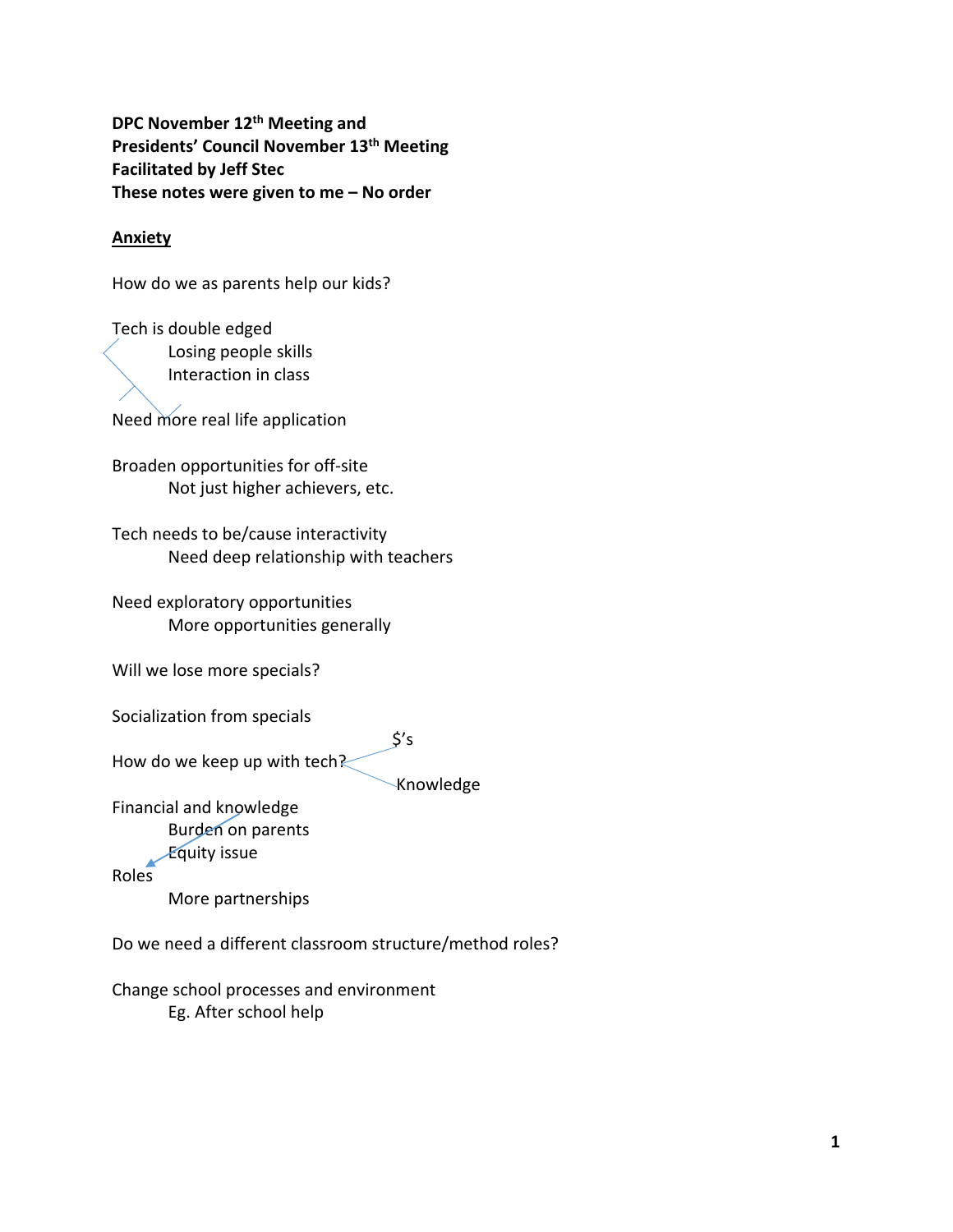Frustration – Have we assessed student readiness to use computers/technology? And how do we do this? Different kinds of learners And how do we get teachers trained in teaching technology usage?

Need extra help at elementary level

Kids need to learn typing

#### **Global Insights**

Earlier/younger and more offerings

Ditto and more hands-on career exploration The back to life lessons In‐person discussion Student – student Adult – student

More people involved in process

**Community, parents, etc.** 

How?

Eg. A small stipend to be a legit part of the district Business leaders

More hands‐on – practical Leadership camps

Go to businesses More opportunities

Clubs and extracurricular role could expand and change

And summer

Strategic planning in courses \_

How do courses connect and clubs?  $\rightarrow$  Visualize their personal needs

How to keep fundamentals within this environment What was most impacting as students?

Big picture – Balance technology with all aspects of life and socialization **Course Offerings**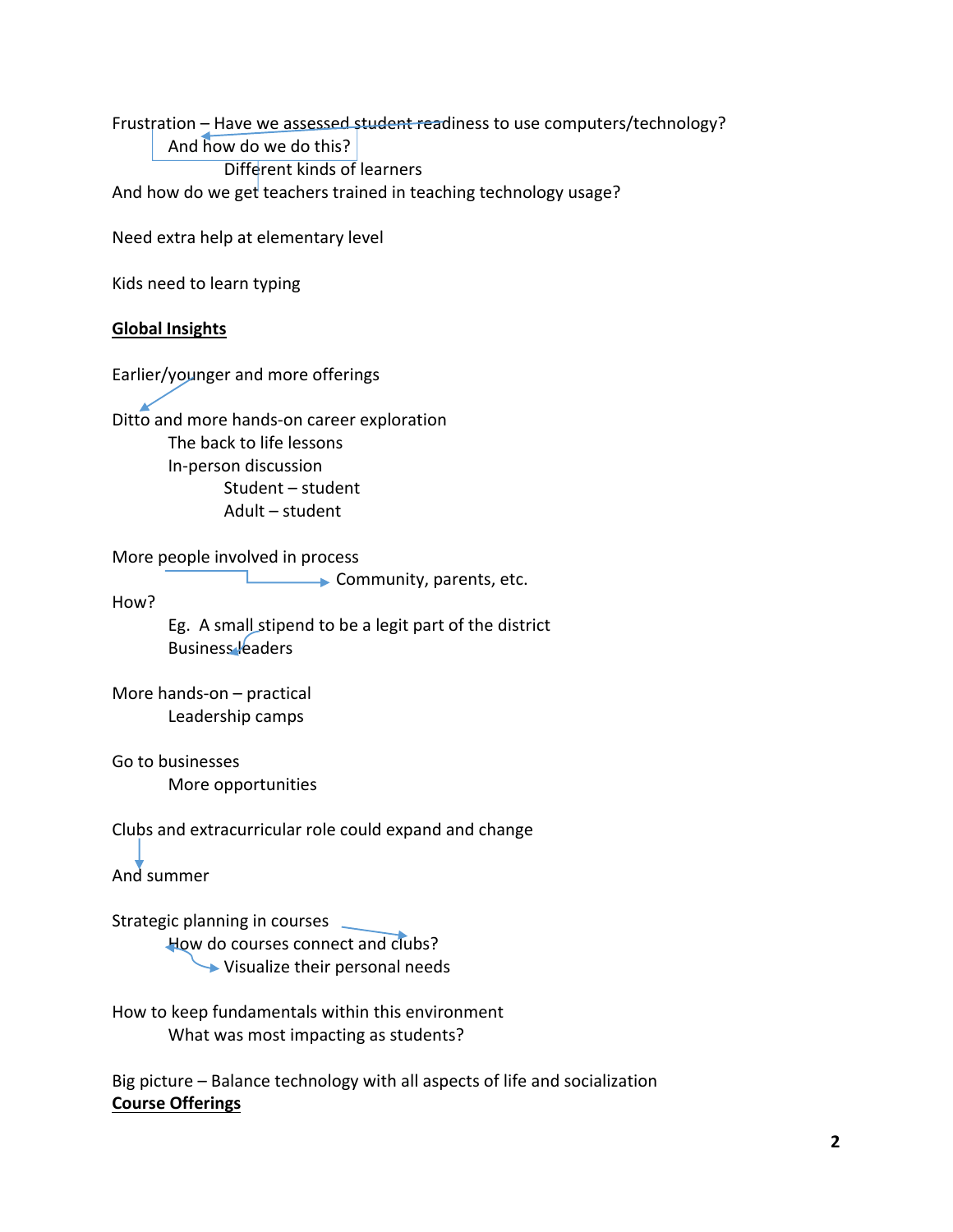- Keyboarding\*
- Computer Coding
- How to Use New Microsoft
- Earlier Info Tech
- Earlier PR/Communications Class
- Speech Class Earlier
- Interpersonal Communication
- Foreign Languages Earlier\*
- Multi-Cultural Elementary
- Life Skills Required (Financial, home ec, job skills)
- Cursive
- Career Labs for Mid‐Grades (5‐8) Hands‐on Type Experience
- Full Specials in Elementary and Kindergarten
- Enrichment/Gifted for Early Childhood Buildings
- Wider and More Consistent Elementary Gifted Courses
- \* Consistency across buildings!!!!!!!

# **In Class Modernization**

- Peer tutoring (mentoring) (additional instruction)
- Shadowing other students (enhances relationships)
- Consistent use of tech tools (teaching how to use at early age)
- Training our teachers to keep up with cutting edge technology
- What does a good balance look like (between technology and relational) (50/50) (teacher/lecture)?
- Providing opportunities to evaluate what practices are best for a variety of learners (i.e. visual, auditory, tactical, etc.)

Flip classroom concept

# Big Picture Thought!!!!!!



# **Internships**

Community Partnerships

- Businesses
- Hospitals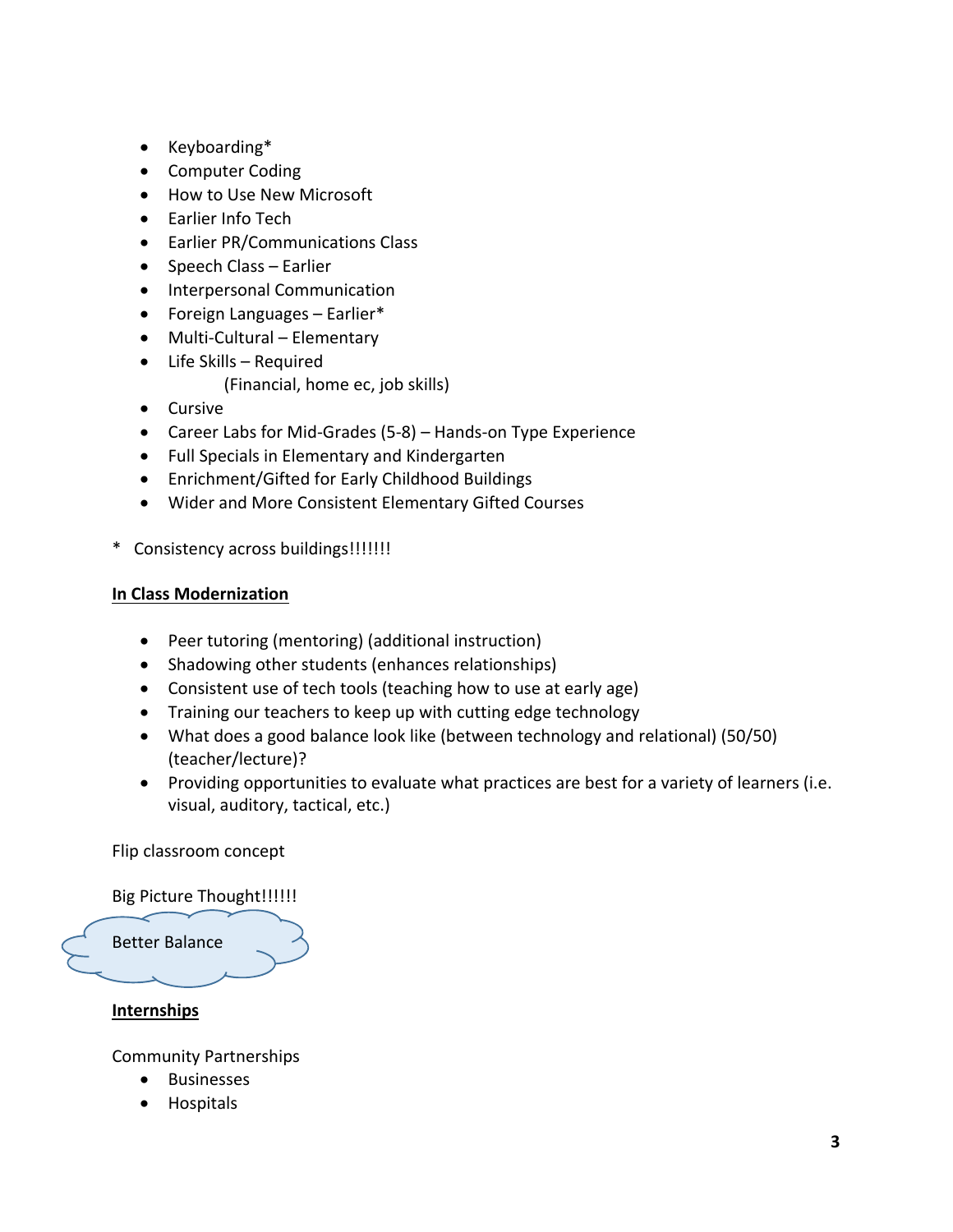- Symphony
- $\bullet$  Zoo
- Police/Firefighters
- Post Office
- Smaller Businesses

#### Career Days

Large scale exposure (multiple companies in one location)

Week long exposure in different working environments

Hands‐on experience Remove completely from the school for the experience **Written into curriculum** Incentives/Credits given

Not just for higher achievers

Guest "teacher" for a real world experience

## **Extracurriculars/Clubs**

**Create well rounded students Connects kids to school and community**

**Working with others, managing time/project, leadership, management skills, responsibility, teacher interaction outside of class (human)**

 Organized service projects (responsibility, give back, community, part of something bigger)

Intramural sports (opportunity, social, FUN, spirit, exercise, involvement

Peer tutoring (relieves teachers, leadership, peer relations, fills a need)

 Social clubs (fill need for interaction, socialization, keep kids busy and out of trouble, FUN, community/connections over commonality

Opportunities get them outside the school building as a group

At district level and not just school buildings (?)

Bottom‐line:

**Connections** Socialization Experiences FUN Life Skills Whole Child Extra Thought: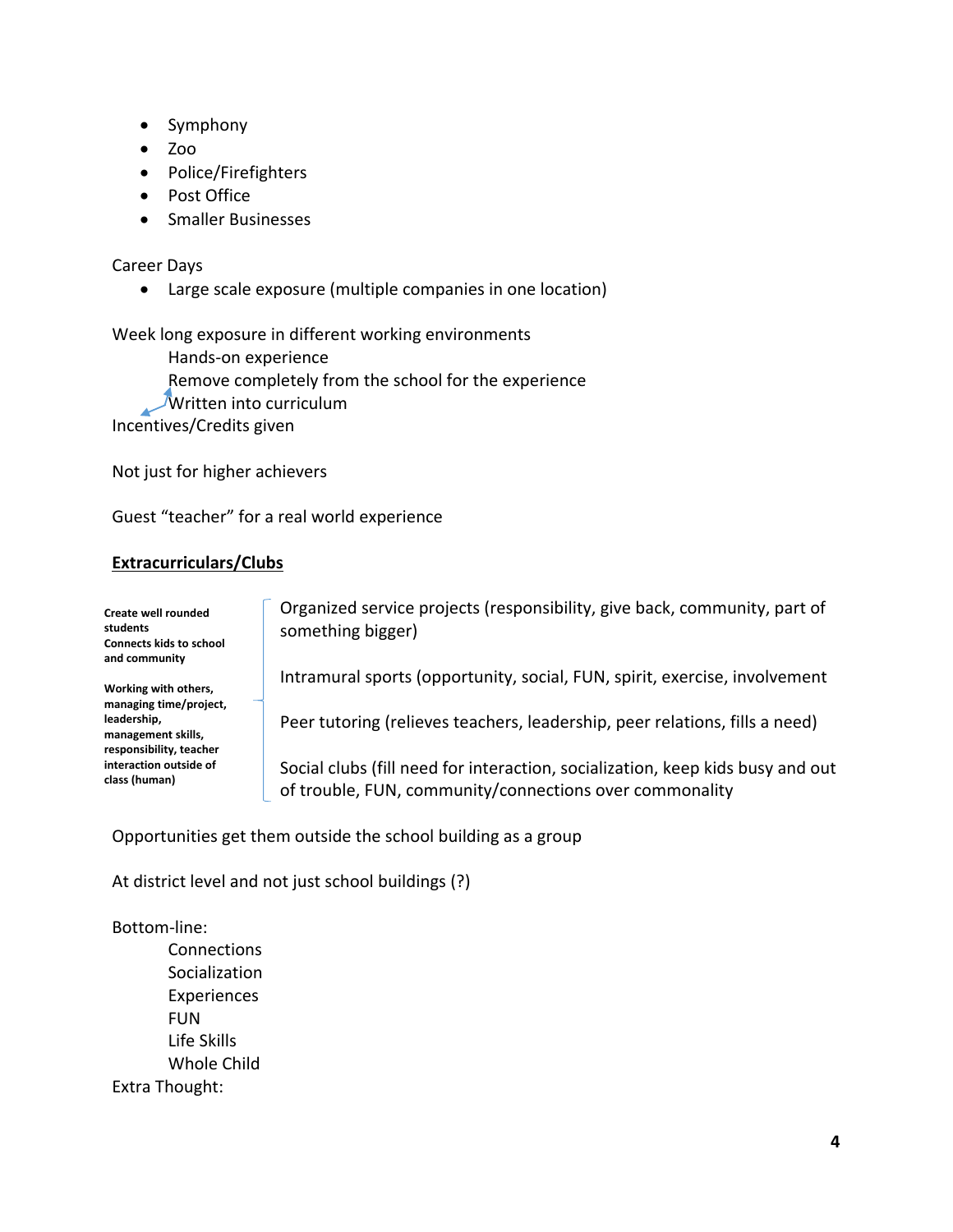As we have focused on core education (especially with budget cuts) we have lost many electives. Electives allow our kids to explore what they want to do/go and, I believe is the best thing we can do to prepare them for success outside of grade 12.

# **Out of Class/Field Trips**

Eg. Projects, experiences, service

Washington DC Leadership Camp Nature hikes – Simpler field trips Real life experiences – Career Volunteering Social Events Study Group Book Clubs Camp More Hands‐On Memorable

## **Career Exploration/Pathways**

Offer more music \*Need more "life lessons" classes – Wood Shop, Home Ec., Sewing, Auto Shop After school programs/keep elective Junior high electives Junior Achievement Career Days Company workshop for classrooms/students Project‐based experiences \*Parent speaker to talk about their job What are my different options for career? Someone to talk to students about this Hands‐on design class – Ex. Bricks for kids Engineering Building Students to talk to students about what they are doing @ Butler Tech, etc.

\*Job Fairs \*Exposing the arts to students Symphony, ballet, art museum, etc. \*Field trips

## **Summer Enrichment**